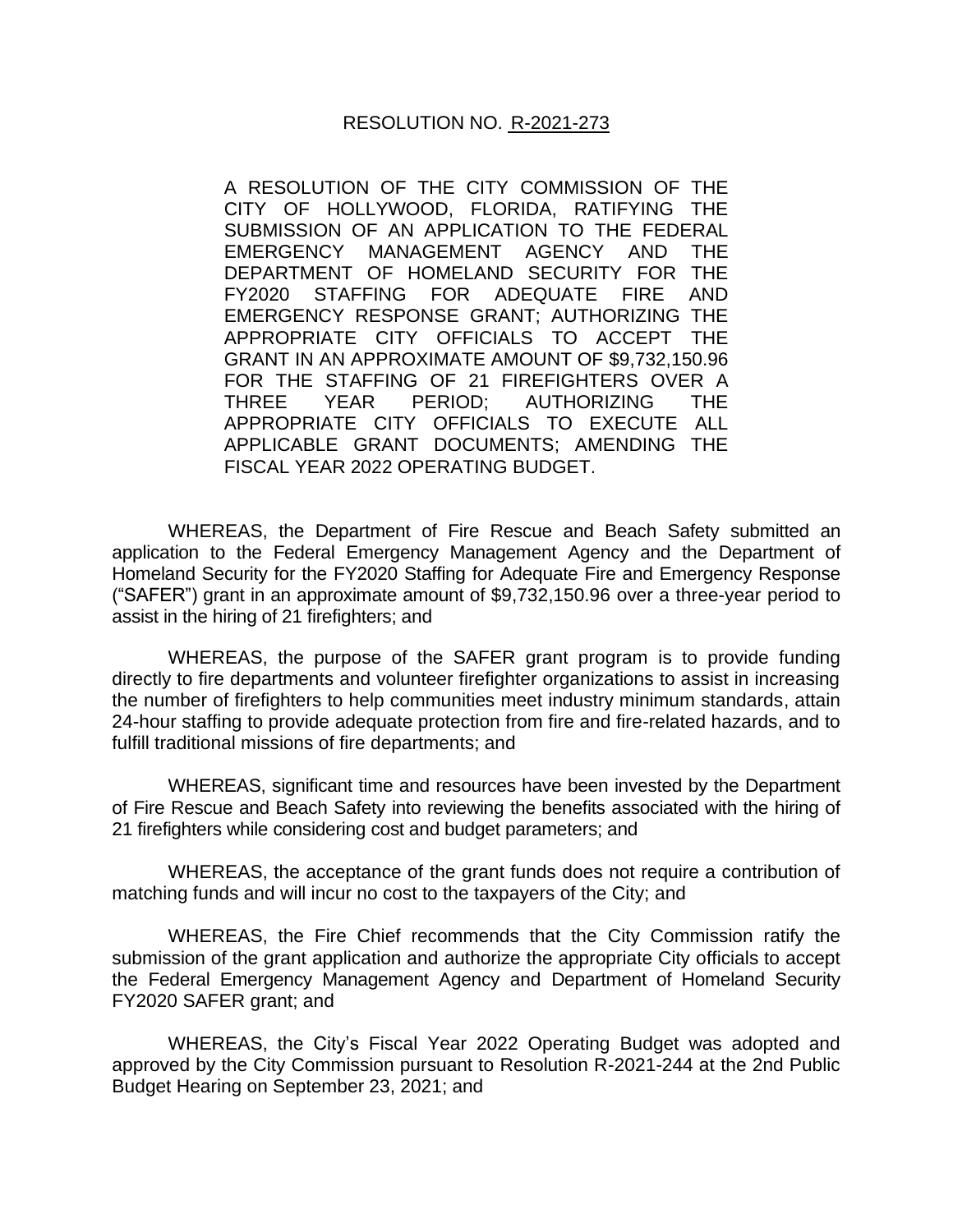WHEREAS, this Resolution seeks to amend the budget as detailed in the attached Exhibit "1".

NOW, THEREFORE, BE IT RESOLVED BY THE CITY COMMISSION OF THE CITY OF HOLLYWOOD, FLORIDA:

Section 1: That the foregoing "WHEREAS" clauses are ratified and confirmed as being true and correct and are incorporated in this Resolution.

Section 2: That it ratifies the submission of the grant application and authorizes the appropriate City officials to accept the Federal Emergency Management Agency and Department of Homeland Security FY2020 SAFER grant funds.

Section 3: That the City Manager is authorized to accept the funds, provided that the City Manager shall have the discretion to refuse the funds if he determines it is in the best interest of the City to do so, in which case he shall advise the City Commission of his intention to refuse.

Section 4: That upon the City Manager accepting the award, the appropriate City officials are authorized to execute applicable grant documents in a form acceptable to the City Manager and approved as to form and legal sufficiency by the City Attorney.

Section 5: That these Amendments to the Operating Budget of the City of Hollywood for the Fiscal Year beginning October 1, 2021, relating to the Special Revenue Fund and set forth in detail in the attached Exhibit "1" are adopted and authorized as Amendments to the Operating Budget of the City of Hollywood for the Fiscal Year 2022.

Section 6: That the Department of Financial Services is authorized to establish such line item accounts as may be necessary to properly monitor and track the appropriations.

Section 7: That this Resolution shall be in full force and effect immediately upon its passage and adoption.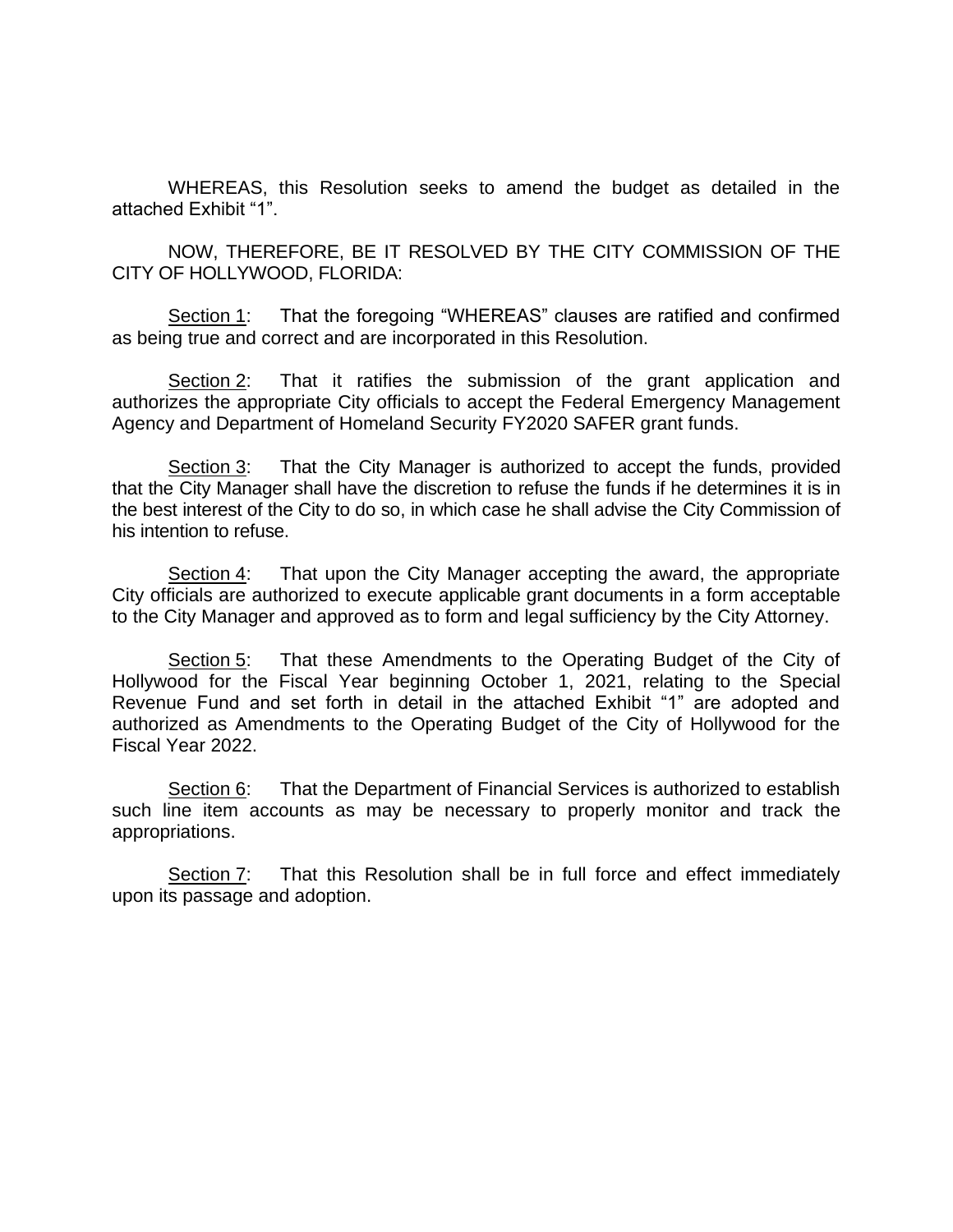A RESOLUTION OF THE CITY COMMISSION OF THE CITY OF HOLLYWOOD, FLORIDA, RATIFYING THE SUBMISSION OF AN APPLICATION TO THE FEDERAL EMERGENCY MANAGEMENT AGENCY AND THE DEPARTMENT OF HOMELAND SECURITY FOR THE FY2020 STAFFING FOR ADEQUATE FIRE AND EMERGENCY RESPONSE GRANT; AUTHORIZING THE APPROPRIATE CITY OFFICIALS TO ACCEPT SAID GRANT IN AN APPROXIMATE AMOUNT OF \$9,732,150.96 FOR THE STAFFING OF 21 FIREFIGHTERS OVER A THREE YEAR PERIOD; AUTHORIZING THE APPROPRIATE CITY OFFICIALS TO EXECUTE ALL APPLICABLE GRANT DOCUMENTS; AMENDING THE FISCAL YEAR 2022 OPERATING BUDGET.

PASSED AND ADOPTED this 20<sup>th</sup> day of October, 2021.

JOSH LEVY, MAYOR

ATTEST:

\_\_\_\_\_\_\_\_\_\_\_\_\_\_\_\_\_\_\_\_\_\_\_\_\_\_\_\_\_\_\_\_\_ PATRICIA A. CERNY, MMC CITY CLERK

APPROVED AS TO FORM AND LEGAL SUFFICIENCY for the use and reliance of the City of Hollywood, Florida, only.

\_\_\_\_\_\_\_\_\_\_\_\_\_\_\_\_\_\_\_\_\_\_\_\_\_\_\_\_\_\_\_\_\_\_ DOUGLAS R. GONZALES CITY ATTORNEY